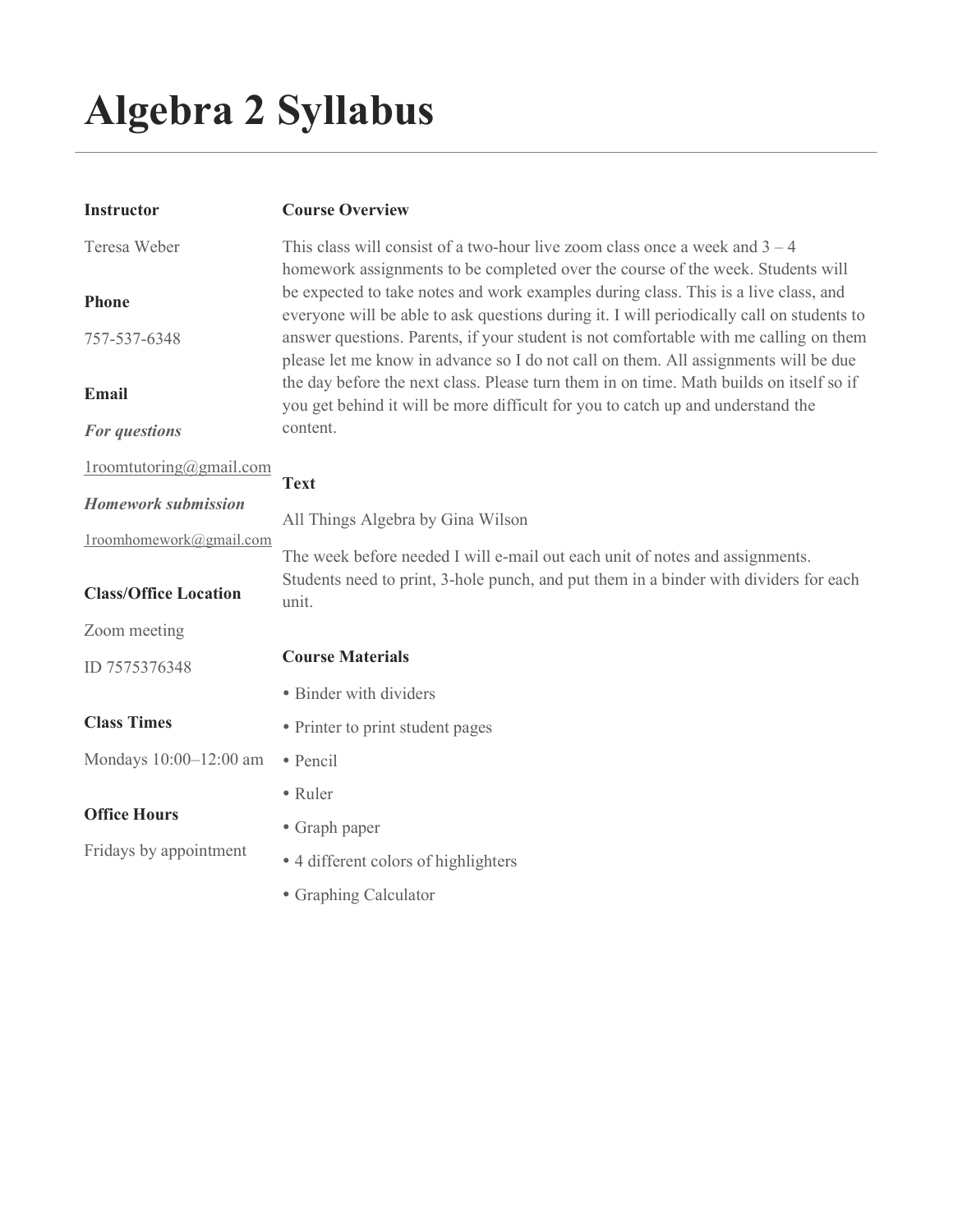## Course Schedule

| Week of       | <b>Subject</b>                                 | assignments                        |
|---------------|------------------------------------------------|------------------------------------|
| Aug. 30       | Unit 1                                         | HW 1, 2, 3                         |
|               | Real numbers, properties, solving<br>equations |                                    |
| Sept 13       | Angle relationships and angle                  | HW 4, 5, 6, test                   |
|               | constructions                                  | $EC - quiz 1-1, quiz 1-2$          |
| Sept 20       | Unit 2                                         | HW 1, 2, 3                         |
|               | Relations and Linear functions                 | $EC - quiz 2-1$                    |
| Sept 27       | Solving systems of equations                   | HW 4, 5, 6                         |
|               |                                                | $EC - quiz 2-2$                    |
| Oct 4         | Solving systems of equations                   | HW 7, test                         |
|               | Unit 3                                         | HW 1, 2                            |
|               | functions                                      |                                    |
| Oct 11        | Unit 3                                         | HW 3, 4, 5                         |
|               | Quadratic functions                            | $EC - quiz 3-1$                    |
| Oct 18        | Quadratic functions and inequalities           | HW 6, 7, test                      |
|               |                                                | $EC - quiz 3-2$                    |
| Oct 25        | Unit 4                                         | HW 1, 2, 3                         |
|               | Solving quadratics                             | $EC - quiz 4-1$                    |
| Nov 1         | Imaginary and complex numbers                  | HW 4, 5, 6                         |
|               |                                                | $EC - quiz 4-2$                    |
| Nov 8         | Solving quadratics, discriminate               | HW 7, 8, 9                         |
|               |                                                | $EC - quiz 4-3$                    |
| Nov 15        | Projectile motion, quadratic regression        | HW 10, test                        |
|               | Unit 5                                         | U 5 HW 1, 2                        |
|               | Solving quadratics                             |                                    |
| <b>Nov 29</b> | roots and zeros of polynomial function,        | HW 3, 4, 5                         |
|               | Factoring polynomials                          | $EC - \text{quiz } 5-1$ ; quiz 5-2 |
| Dec 6         | Unit 5                                         | HW 6, 7, test                      |
|               | dividing polynomials, Function operations      | $EC - quiz 5-3$                    |
|               |                                                |                                    |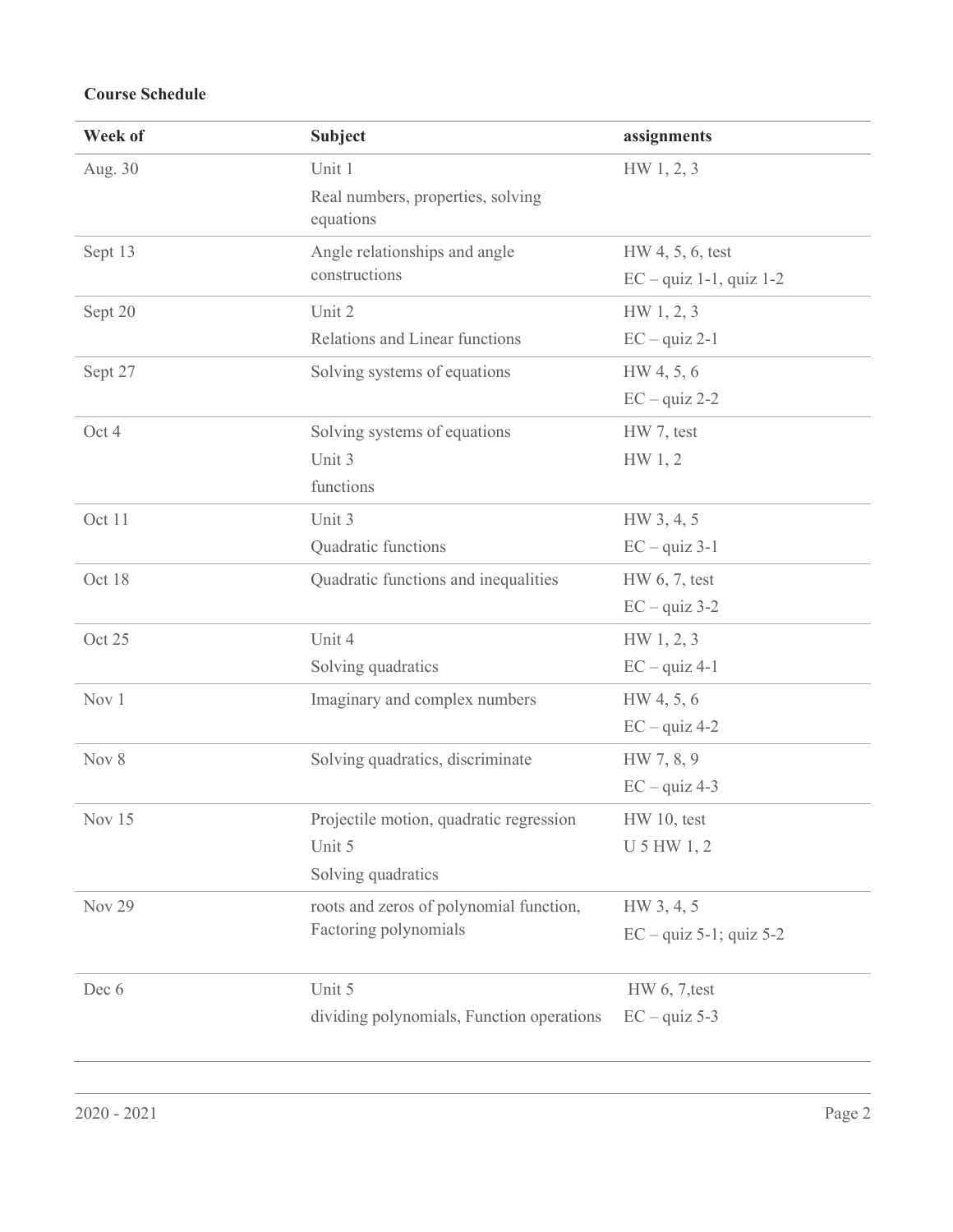| Week of  | <b>Subject</b>                                                       | assignments     |
|----------|----------------------------------------------------------------------|-----------------|
| Dec 13   | Unit 6                                                               | HW 1, 2, 3      |
|          | Roots, simplifying radicals, add, subt,<br>mult, and divide radicals |                 |
| Jan 3    | Rational exponents                                                   | HW 4, 5, 6      |
|          |                                                                      | $EC - quiz 6-1$ |
| Jan 10   | Graphing radical functions, inverse<br>relations and functions       | 7, 8, SG, test  |
|          |                                                                      | $EC - quiz 6-2$ |
| Jan 17   | Unit 7                                                               | HW 1, 2, 3      |
|          | Graphing exponential functions,<br>logarithms                        | $EC - quiz 7-1$ |
| Jan 24   | logarithms                                                           | HW 4, 5, 6      |
|          |                                                                      | $EC - quiz$ 7-2 |
| Jan 31   | Logarithm equations, natural logs                                    | HW 7, 8, 9      |
|          |                                                                      | $EC - quiz$ 7-3 |
| Feb 7    | <b>Exponential functions</b>                                         | HW 10, 11, test |
| Feb 14   | Unit 8                                                               | HW 1, 2, 3      |
|          | Rational expressions                                                 | $EC - quiz 8-1$ |
| Feb 24   | Graphing reciprocal functions                                        | HW 4, 5, 6      |
|          |                                                                      | $EC - quiz 8-2$ |
| Feb 28   | Graphing reciprocal functions, solving<br>rational equations         | HW 7, 8, 9      |
|          |                                                                      | $EC - quiz 8-3$ |
| March 7  | Direct, inverse, joint, and combined<br>variation                    | $HW 10$ , test  |
|          |                                                                      | U 9 HW 1, 2     |
|          | Unit 9                                                               |                 |
|          | Conic, ellipses                                                      |                 |
| March 14 | Ellipses, Hyperbolas                                                 | HW 3, 4, 5      |
|          |                                                                      | $EC - quiz 9-1$ |
| March 21 | Parabolas, conic sections                                            | HW 6, 7, 8      |
|          |                                                                      | $EC - quiz 9-2$ |
| March 28 | non-linear systems                                                   | HW 9, 10, test  |
|          |                                                                      | $EC - quiz$ 9-3 |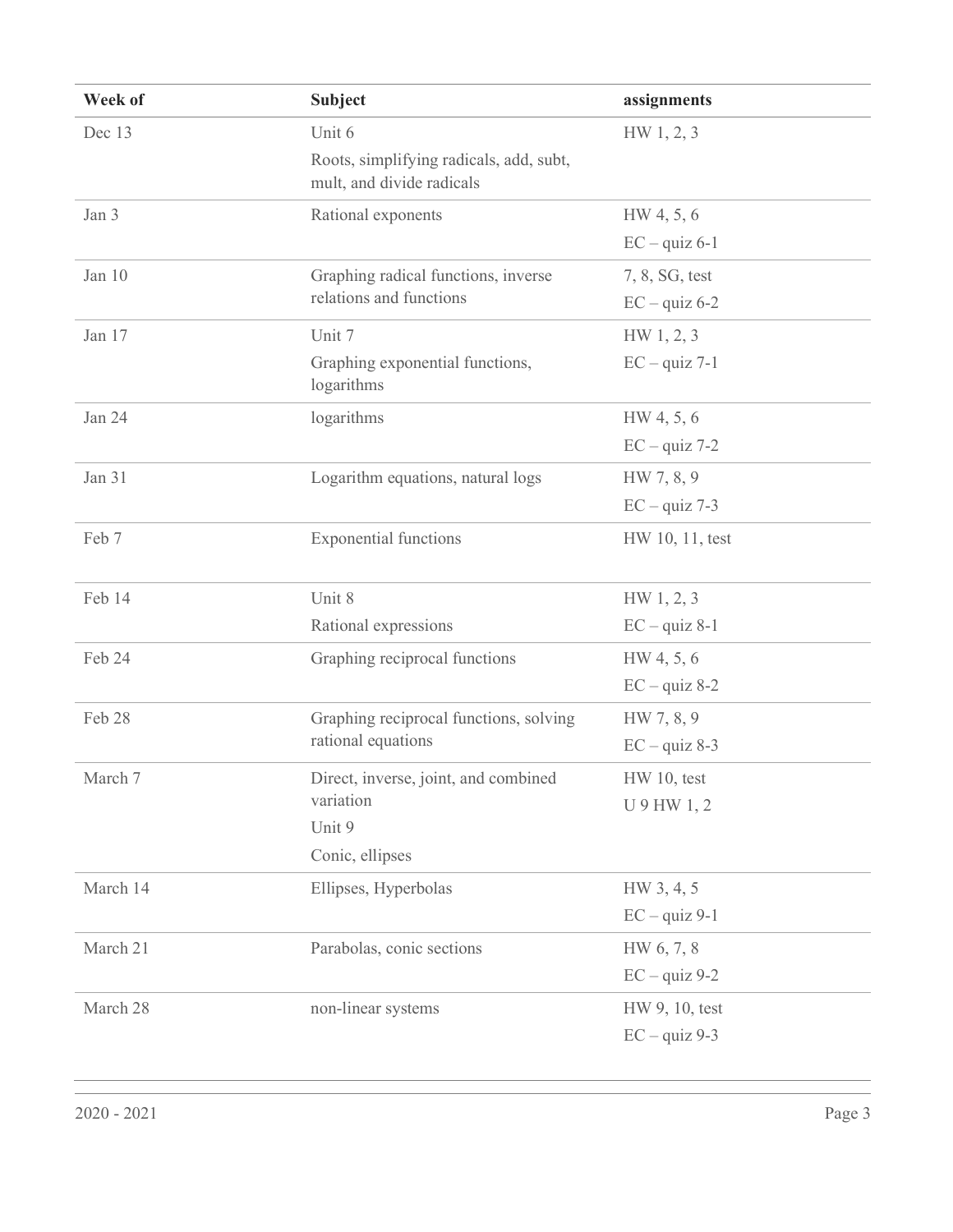| Week of  | <b>Subject</b>                                                   | assignments            |
|----------|------------------------------------------------------------------|------------------------|
| April 4  | Unit 10                                                          | HW 1, 2, 3             |
|          | Arithmetic and geometric sequences                               | $EC - quiz$ 10-1       |
| April 11 | Arithmetic vs geometric                                          | $HW 4, 5$ , test       |
| April 25 | Unit 11                                                          | HW 1, 2, 3             |
|          | Permutation, theoretical probability,<br>conditional probability |                        |
| May 2    | Binomial theorem/probability, z-scores                           | HW 4, 5, 6, test       |
|          |                                                                  | $EC - quiz$ 11-1, 11-2 |
| May 9    | Unit 12                                                          | HW 1, 2, 3             |
|          | Pythagorean theorem, angles and triangles                        |                        |
| May 16   | Unit circle, sines and cosines                                   | HW 4, 5, 6             |
| May 23   | Graphing trig functions                                          | HW 7, 8, 9             |
| June 6   | Trig identities                                                  | HW 10, 11, 12          |
| June 13  | Solving trig equations                                           | HW 13, 14, test        |

\*\*Schedule is subject to change depending on how the students are doing in the class

### Homework Submission

Take a photo or scan in your assignments then save to a PDF and name it with your last name, first name, and assignment for example: Weber Teresa U1 HW 2. Please e-mail your homework to 1roomhomework@gmail.com. In the subject line put your class. Example: Geometry.

#### Late Assignments

Assignments turned in after the due date will automatically have 10 points deducted unless arrangements have been made prior to the due date.

### Calculator

A graphing calculator is needed. You could use ti-84 plus or https://www.desmos.com/calculator an online graphing calculator.

### Grading

All assignment and tests will be returned via e-mail as soon as they are graded. Homework is worth 1/3 and tests 2/3 of your final grade. I will send out grades after each quarter throughout the year.